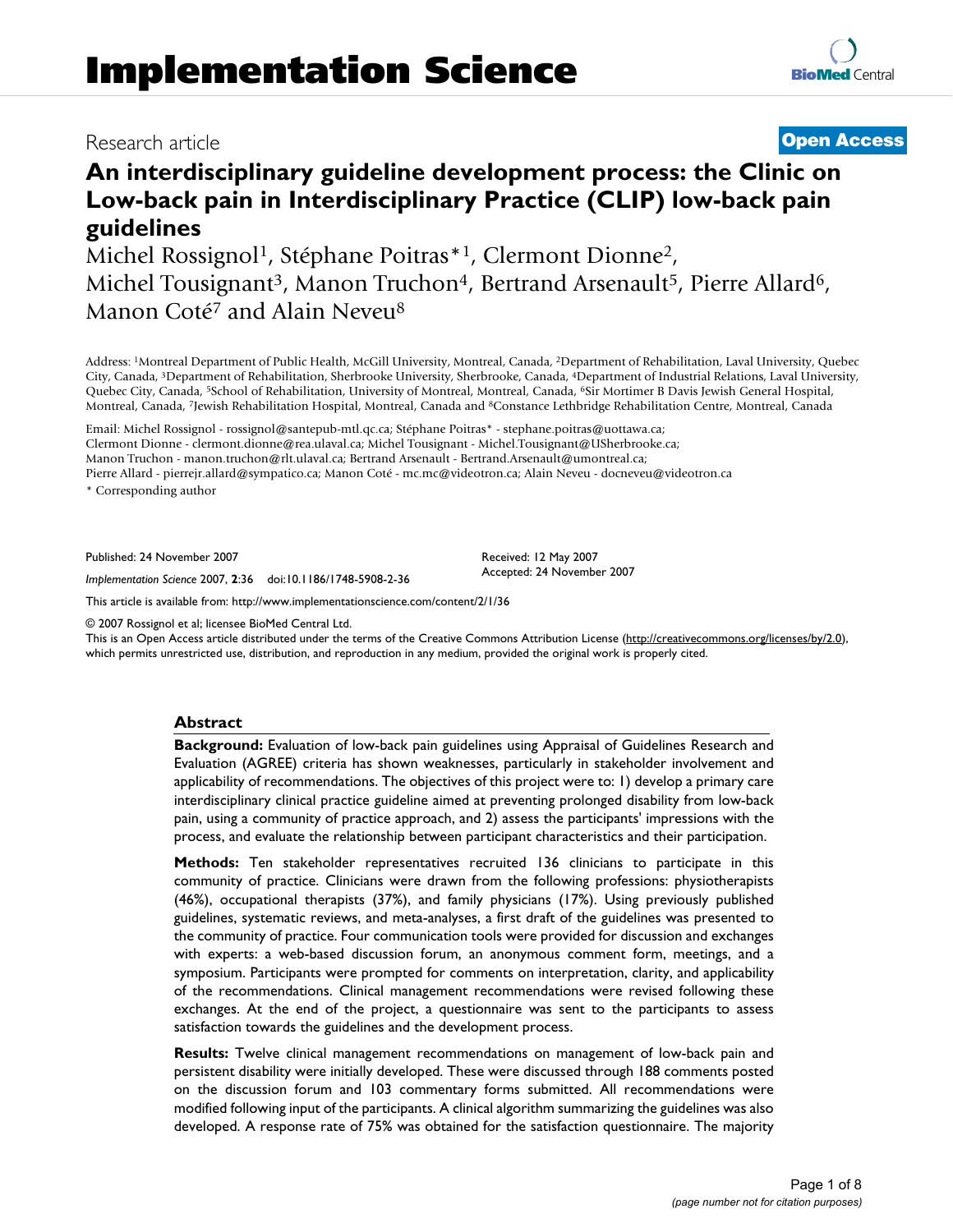of respondents appreciated the development process and agreed with the guideline content. Most participants thought recommendations improved between versions, and that participant comments contributed to this improvement. All stakeholders officially endorsed the guidelines.

**Conclusion:** The community of practice approach was a successful method to develop guidelines on low-back pain, with participants providing information to improve guideline recommendations. The information technology infrastructure that was developed remains for continuous interdisciplinary exchanges and updating of the guidelines.

# **Background**

The "Appraisal of Guidelines Research and Evaluation" (AGREE) collaboration has identified the different dimensions that a guideline should address in order to demonstrate quality and improve its effectiveness [1,2]. Several reviews have since used the tool developed by the AGREE collaboration to asses the quality of clinical practice guidelines. Reviews on knee osteoarthritis[3], low back pain[4], osteoporosis[5], lung cancer[6], and diabetes[7], essentially obtained the same results: while scope/purpose, clarity/presentation and rigour of development were adequately addressed in most guidelines, stakeholder involvement, applicability, and editorial independence were much less adequately addressed. Applicability allows guideline developers to identify and take into account barriers related to the use of the guideline, with the aim of improving usability[8]. Stakeholder involvement renders the guideline development process more transparent and facilitates appropriation by the end-users[9]. Stakeholder involvement and applicability are closely linked, since applicability is often assessed with the input from stakeholders.

Although stakeholder involvement, applicability, and editorial independence should be addressed during guideline development, the AGREE instrument and literature do not explicitly describe ways to effectively address them, apart from editorial independence, which only requires that guideline group members complete editorial independence and conflict of interest statements. In order to facilitate and structure exchanges between researchers, stakeholders, and clinicians, communities of practice (CoP) have been proposed[10]. It is a process of social learning that occurs when people with a common interest collaborate over an extended period to share ideas, solve problems, and create knowledge, such as practice guidelines [11]. It creates a meeting place for people who normally would not interact, and encourages discussion among them. Through this process, members involved in complex systems share knowledge and learn from one another, with tacit clinician knowledge considered as important as scientific knowledge [12], creating an atmosphere of cooperation and trust. It can contribute to improving both clinical practices and research [10] by focusing not only in the internal but also the external

validity of the guideline [13]. A social norm of practice can result from a CoP process, reducing individual practice variations[12]. CoPs have been effectively used in various non-health settings by improving practices and productivity[12]. CoPs appear especially of interest in fragmented multidisciplinary environments by favouring long-term exchange of information and knowledge among participants[14]. Web-based technologies have been demonstrated to be efficient tools to structure CoPs among widely dispersed individuals with different work schedules[15,16].

Low-back pain (LBP) is one of the most prevalent health problems in industrialized countries, engendering significant disability and costs. Back pain will generally resolve itself in the short term, with only a minority developing prolonged disability[17]. However, this minority is responsible for the majority of costs and has the poorest health outcomes. There is also scientific consensus that predictors of prolonged disability are more psychosocial than biomedical in nature[18]. Interdisciplinarity has also been shown to be effective in addressing the multidimensional aspects of prolonged disability related to LBP[19]. Thus, a shift of clinical focus from pathophysiology to the prevention of prolonged disability is needed in primary care clinicians involved in LBP management[20].

The previous elements and the lack of guidelines in LBP management in the province of Quebec, Canada triggered a movement to bring the different stakeholders in the province to work together on the development of interdisciplinary LBP guidelines. The guidelines were to be suited to primary care clinicians (*e.g*., family physicians, physiotherapists, and occupational therapists) and contribute to better quality and continuity of care for patients with LBP. These three groups of professionals provide the vast majority of primary care treatments to workers suffering from LBP in the province.

Although CoPs are suggested as a method to improve stakeholder involvement and applicability, it is not known how this process can apply to guideline development, how participants view this process, and what participant characteristics are related to participation in the process. The objectives of this project were to develop a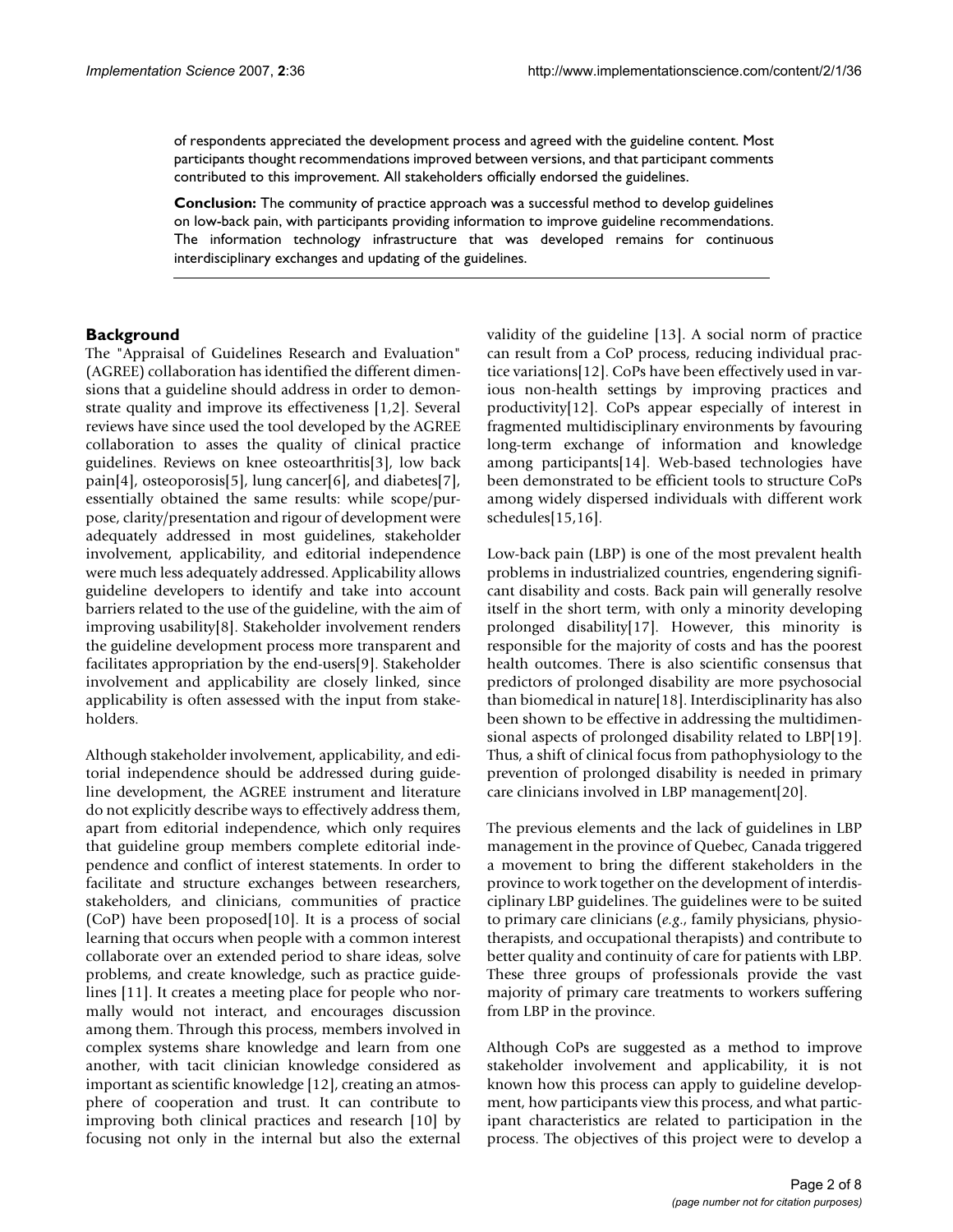primary care interdisciplinary clinical practice guideline aimed at preventing prolonged disability from LBP using a CoP approach, assess the participants' impressions with the process, and evaluate the relationship between participant characteristics and their participation

# **Methods**

# *Participants*

The Clinic on Low-back pain in Interdisciplinary Practice (CLIP) initiative was created and led by a project team of eight members representing research, academic, and clinical experiences: one occupational health physician researcher, two physiotherapist researchers, one occupational therapist researcher, one psychologist researcher, two family physicians, and one physiotherapist clinician. A CoP was put into place (Figure 1) to ensure interdisciplinarity in all processes that would lead to the endorsement of clinical guidelines on LBP by all stakeholders. Key stakeholders included representatives from the family physician, physiotherapy, occupational therapy licensing boards, and clinician associations of the province, along with observers from the Quebec Workers' Compensation Board and its research institute, the Institut de Recherche Robert-Sauvé en Santé et en Sécurité du Travail (IRSST). Stakeholder representatives were asked to identify and invite members throughout the province who were recognized as experts, opinion leaders, or who had an interest in LBP management to participate in this CoP. The project team also formed a seven-member scientific committee composed of researchers from different universities and disciplines (orthopedics, occupational therapy, physiotherapy, epidemiology, rheumatology, and anthropology), with the objective of independently evaluating the content of the guidelines. Finally, a clinical synthesis team



#### Figure 1 The organization of the CLIP guideline development process.

was formed by the project team, who identified and invited three physicians, three physiotherapists, and three occupational therapists recognized as opinion leaders in LBP management. Their task was to summarize the guidelines recommendations in the form of a clinical algorithm. The CoP was supported by experts in literature evaluation and synthesis, group animation, communications, scientific editing and illustration, web-based technologies, and administration.

#### *Guideline development process*

The UK Royal College of General Practitioners (RCGP) LBP guideline[21] published in 2001 was used as the starting point. It was selected because it is a primary care multidisciplinary guideline of relatively high quality[4]. The literature review was updated to 2005 using the Medline, Embase, and Cochrane libraries for systematic reviews, meta-analyses, and key randomized controlled trials. The goal of the review was to identify potential shifts in findings since the 2001 RCGP guideline. The general layout of the guidelines was divided in three sections: evaluation of the LBP patient, therapeutic approach of LBP, and management of prolonged pain and disability. Each section contained specific recommendations. Each recommendation was written by the project team members on a maximum of one page, including a recommendation statement, a grading of strength of evidence, a brief description of scientific evidence in support of the recommendation, an interpretation in terms of best practice options, and a short list of references selected for educational purposes. Examples of tools to apply the recommendations, such as questionnaires, were also provided.

Each recommendation was presented to the CoP by postal mail, e-mail, and website simultaneously. The presentation of each section was done sequentially, in order to allow at least one month of discussion and exchanges among participants. Section one was released in September 2004, section two in March 2005, and section three in September 2005. Two web-based communication mechanisms were offered to the participants to discuss the recommendations: an open online discussion forum, and an online commentary form with closed and open questions that could be sent confidentially. Members of the project team were asked to moderate the discussion forums. Additionally, the recommendations were discussed at a mid-point symposium (April 2005).

Comments received on the website, at the mid-point symposium and from the scientific committee, were systematically analyzed for their content. Taking into account these comments, project team members decided by consensus if and how the recommendations should be modified without deviating from the evidence. If there was no consensus on a specific issue, the divergence of interpreta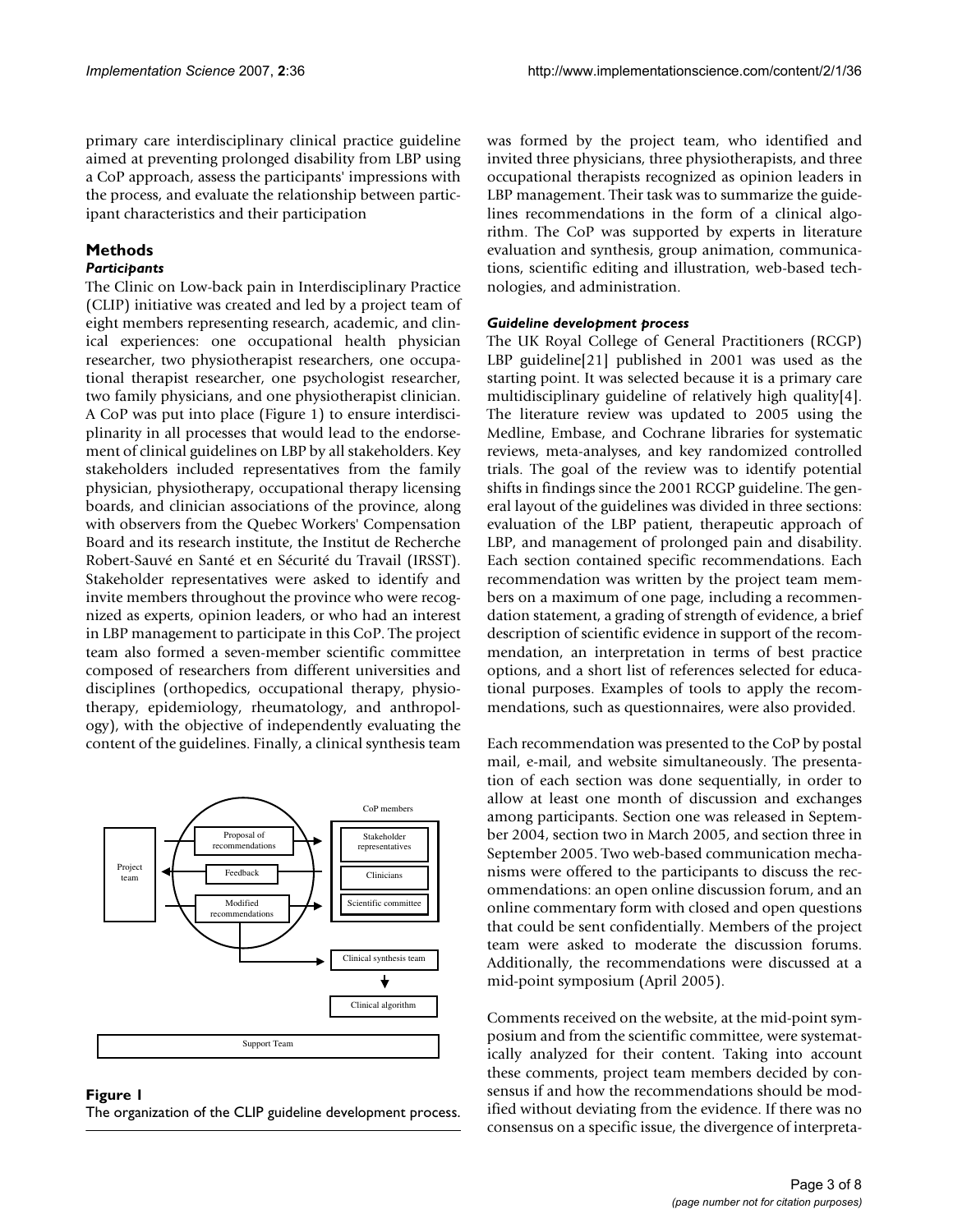tion was reflected in the revised text. The revised recommendations were then released in October 2005. The revised recommendations were provided to the clinical synthesis team with the mandate of preparing a clinical algorithm for the guideline. For this, they met until there was a consensus on the content and format of the algorithm. This task was accomplished over two days in February 2006. The final version of the guideline was released at the last symposium in April 2006.

# *Satisfaction of participants with the CLIP guidelines and process*

Three months after the release of the final version of the guideline, an online survey was sent to the stakeholder representatives and the extended group of clinicians in order to obtain their evaluation of the CLIP guidelines and process. The questionnaire contained 18 items on guideline content and the development process, assessed on a five-point Likert scale and respondents' characteristics. The questionnaire was sent by e-mail, with reminder letters sent by postal mail. The relationships between the survey results and respondent characteristics (age, years of practice, and profession) were assessed with chi-square and Kruskal-Wallis tests. A level of significance of 0.05 was used for all analyses.

# **Results**

Participating clinicians included 136 individuals, 62 (46%) of which were physiotherapists, 51 (37%) occupational therapists, and 23 (17%) family physicians. There were ten stakeholder representatives. Twelve recommendations for the management of LBP were initially developed by the project team. From the release of section one to the last comment posted on the revised recommendations (total of 15 months), the website was visited 3,758 times, with 188 comments posted on the discussion forum and 103 commentary forms submitted. Forty-seven participants came to the mid-term symposium and 95 were present at the final symposium, which was open not only to CLIP participants but to all interested clinicians.

Comments from the participants were made on the following subjects: clarity (objectives pursued, use of evaluations, and interventions), agreement, coherence among recommendations, completeness, compatibility with current practice and knowledge, competencies needed, applicability with clientele, impact on patient's health and satisfaction, usability (taking into account resources, health care organization and laws), perceptions and practices of colleagues and other professionals, and elements and tools needed for successful implementation. Members of the scientific committee additionally provided comments on the validity of the recommendations.

During this process, all recommendations were either reorganized or modified, ranging from minor rewording to extensive conceptual modifications. For example, recommendation 1.2 was modified from "Radiographic, MRI or CT scan examinations are not indicated for patients with simple back pain" to "Radiographic, MRI or CT scan examinations are rarely indicated...". This was a topic that triggered much debate in the confrontation of scientific evidence and clinical practice. Finally, an algorithm summarizing and linking the final recommendations through the different stages of LBP was developed by the clinical synthesis team.

# *Satisfaction with the CLIP guidelines and development process*

The questionnaire to assess satisfaction towards the CLIP process and the guidelines was sent to the 146 participants. The questionnaire was completed by 110 participants, seven declined to participate (5%) and 29 did not reply (20%), for a response rate of 75%. Response rate was significantly lower for physicians. Table 1 describes the respondents' characteristics, while tables 2 and 3 summarize their answers. The majority of the respondents reported having actually participated in the CLIP process  $(n = 78; 53%)$  or read the final guidelines  $(n = 69; 47%)$ . Lack of time was by far the most frequent reason for nonparticipation (70.5% of reasons). Among those who reported having participated, level of participation was variable.

Overall, the CLIP process appeared to have been appreciated by the majority of respondents. Among the communication tools provided, the discussion forums on the website appeared to have been the most often used, while the symposia and anonymous questionnaires appeared to have been less used, according to the proportion of respondents having an opinion on them. Conversely, the

#### **Table 1: Characteristics of the respondents to the CLIP questionnaire (n = 110)**

|                             | N(%)                   | <b>Missing N</b><br>$(\%)$ |  |  |  |  |
|-----------------------------|------------------------|----------------------------|--|--|--|--|
| Female gender               | 68 (62%)               | 6(5%)                      |  |  |  |  |
| Mean age                    | 38.6 years (SD: 8.9)   | 10(9%)                     |  |  |  |  |
| Practicing clinician        | 89 (81%)               | 6(5%)                      |  |  |  |  |
| Mean years of practice      | 14.4 years $(SD: 8.7)$ | 2(2%)                      |  |  |  |  |
| Working in private practice | 63 (71%)               | 2(2%)                      |  |  |  |  |
| Profession                  |                        |                            |  |  |  |  |
| Physiotherapist             | 50 (45%)               | 6(5%)                      |  |  |  |  |
| Occupational Therapist      | 41 (37%)               |                            |  |  |  |  |
| Family physician            | 12(11%)                |                            |  |  |  |  |
| Other                       | 1(1%)                  |                            |  |  |  |  |
|                             |                        |                            |  |  |  |  |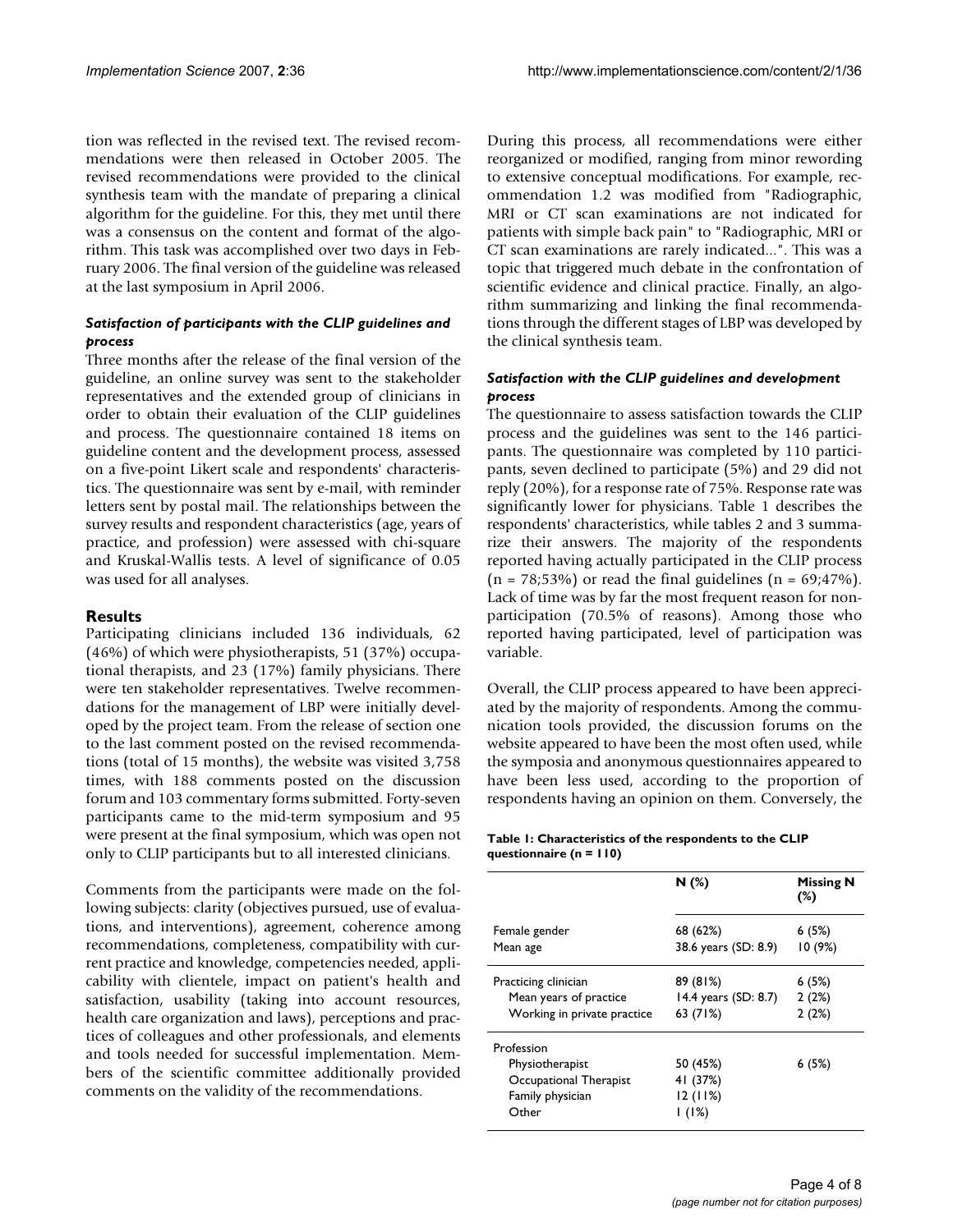| <b>CLIP process comments</b>                                         | N(%)           |          |              |          |                |
|----------------------------------------------------------------------|----------------|----------|--------------|----------|----------------|
|                                                                      | Little $(1-2)$ | 3        | $Very (4-5)$ | $N/O^*$  | <b>Missing</b> |
| Intensity of participation                                           | 43 (55%)       | 20 (26%) | 11(14%)      |          | 4 (5%)         |
| Appreciation of CLIP elements:                                       |                |          |              |          |                |
| Discussion forums                                                    | 14(18%)        | 15 (19%) | 33 (42%)     | 12(15%)  | 4 (5%)         |
| Anonymous questionnaires                                             | 8(10%)         | 16(21%)  | 17 (22%)     | 32 (41%) | 5(6%)          |
| CLIP symposia                                                        | 5(6%)          | 4 (5%)   | 39 (50%)     | 26 (33%) | 4 (5%)         |
| Overall CLIP process                                                 | 6(8%)          | 13 (17%) | 52 (67%)     | 3(4%)    | 4 (5%)         |
| Improvement between initial and final versions of<br>recommendations | 7 (9%)         | 20 (26%) | 33 (42%)     | 13 (17%) | 5(6%)          |
| Influence of participant comments on final recommendations           | 9(12%)         | 18 (23%) | 25 (32%)     | 22 (28%) | 4 (5%)         |
| Opportunity to intervene in the CLIP process                         | 13 (17%)       | 12 (15%) | 40 (51%)     | 8(10%)   | 5(6%)          |
|                                                                      | <b>Never</b>   | I-5      | $6 - 10$     | >।।      | <b>Missing</b> |

Frequency of CLIP website visits 5 (6%) 32 (41%) 15 (19%) 22 (28%) 4 (5%)

#### **Table 2: Survey results of the respondents on the CLIP process (n = 78)**

\* No opinion

symposia appeared to have been more appreciated than the web-based tools (discussion forums and anonymous questionnaires). Most respondents found that there was an improvement between the initial and final versions of the recommendations, and that the participants' comments contributed to this improvement. The majority thought they had sufficient opportunities to provide comments during the CLIP process.

As for the guidelines, the majority agreed with their content. New knowledge acquisition appeared variable among respondents, while modification of perceptions regarding LBP management appeared relatively low. Finally, the majority reported having distributed the guideline to their colleagues, and demonstrated interest in the creation and participation in a process aimed at continually updating the guidelines.

### *Relationship between survey results and respondent characteristics*

Only the following relationships were significant between survey results and respondent characteristics: the final version of the guidelines was less read by family physicians, while occupational therapists read it more. Older respondents reported having participated more intensely in the CLIP process. Paradoxically, they felt the participants' comments had less influenced the final version of the guidelines. Finally, occupational therapists tended to agree significantly more with the guideline content. All other relationships were not significant.

# **Discussion**

Studies have shown variable adherence of primary care clinicians to scientific evidence in the clinical management of LBP [22-24], which fosters the need for guidelines. The CLIP guidelines were designed for all three groups of primary care health professionals, irrespective of their specific expertise. Their goal was to promote the use of similar tools and a common language in the management of LBP from a bio-psycho-social perspective.

This guideline development process showed that CoP principles can be successfully applied in this context. One of the main focuses of this project was to encourage par-

#### **Table 3: Survey results of the respondents on the CLIP guideline (n = 69)**

| <b>CLIP</b> guideline comments                                              | N(%)           |          |              |         |
|-----------------------------------------------------------------------------|----------------|----------|--------------|---------|
|                                                                             | Little $(1-2)$ |          | Very $(4-5)$ | $N/O^*$ |
| Agreement with final version of recommendations                             | 4(6%)          | 9 (13%)  | 55 (80%)     | 1(1%)   |
| Acquisition of new knowledge                                                | 19(28%)        | 29 (42%) | 20 (29%)     | 1(1%)   |
| Modification of perceptions in LBP management                               | 28 (41%)       | 28 (41%) | 11(16%)      | 2(3%)   |
| Dissemination of the guideline in entourage                                 | 15(22%)        | 16(23%)  | 37 (54%)     | 1(1%)   |
| Importance of instating a process of continual improvement of the guideline | 4(6%)          | 5(7%)    | 59 (86%)     | 1(1%)   |

\* No opinion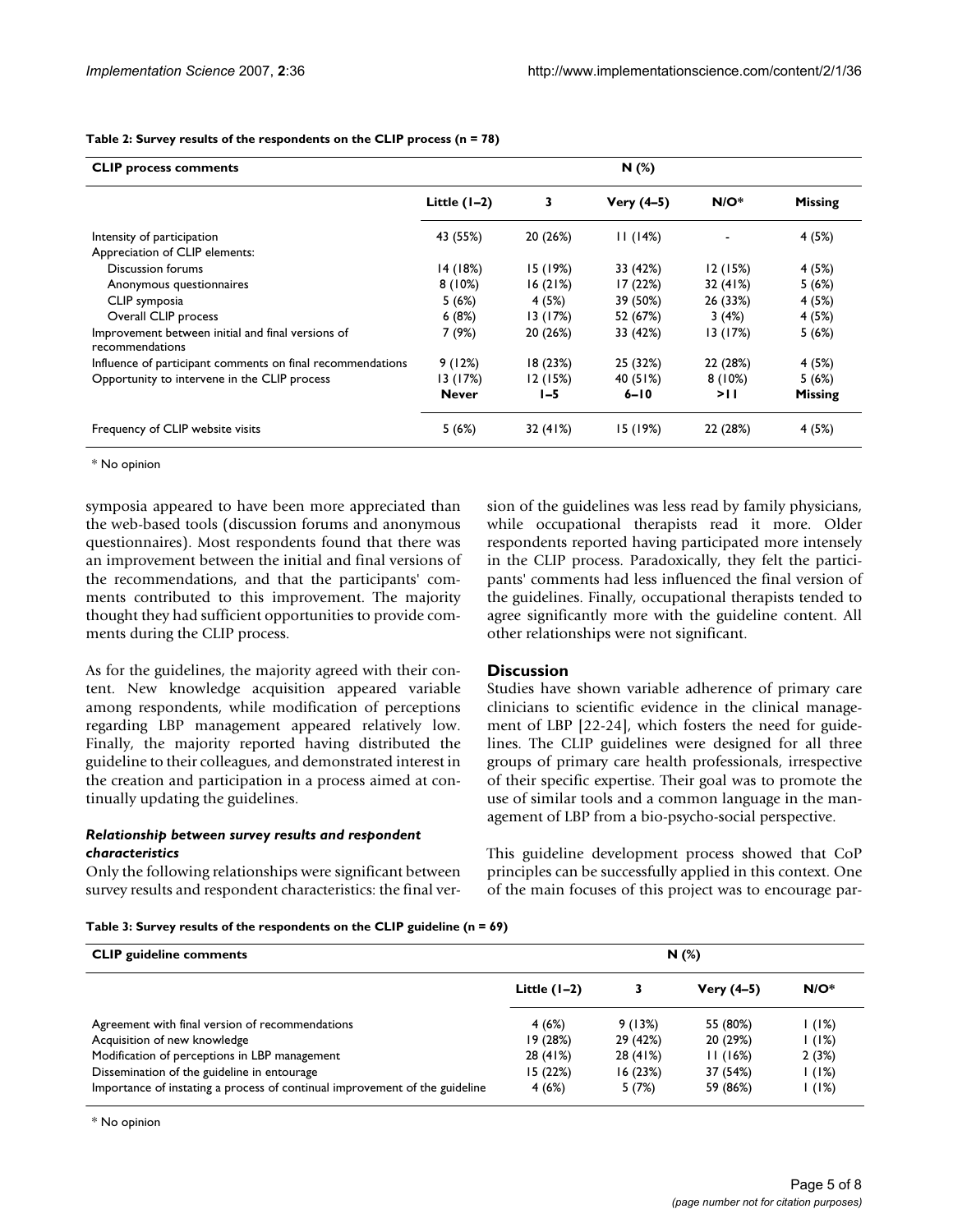ticipation and contribution of end-users and stakeholders in the guideline development process, in order to improve validity, applicability, acceptability, appropriation, and ultimately use of the guidelines. This was archived with the participation of a relatively large sample of clinicians and stakeholders, the majority positively evaluating the development process and content of the guidelines. A substantial amount of information was exchanged among participants during the 15 months of the CoP. The community was dynamic throughout the process, and very few motivating strategies were initiated by the project team. The various types[25] and frequency [26] of communication strategies used may have encouraged these exchanges. According to the survey results regarding the element where discussion occurred (forums and symposia), sharing of ideas and opinions appeared to have been appreciated by the majority of participants. Most participants thought that the process improved the guidelines, and that participant comments contributed to this improvement. A majority of participants also reported disseminating the guidelines, a possible consequence of their appreciation of the process and guidelines. A social norm was also initiated, as all stakeholders officially endorsed the guidelines and posted them on their respective websites.

The discussion tools provided in this project did not appear to be used and valued to the same extent. Webbased discussion forums were the most often used, but symposia were the most valued. This probably highlights the strengths and weaknesses of each method, and the importance of combining several communication methods when collaborating with clinicians and stakeholders. Subjects throughout the province were easily reached through web-based discussion forums, but they did not provide the rich and diversified information accorded by face-to-face meetings in symposia. It was striking to notice the difference of dynamics between the symposia and the web-based discussion forum, the former leading to more diversified ideas, because the discussions on the website tended to be monopolized by a minority of individuals. Moderating became a challenge even with coaching by experts in the field. Web-based technologies have significant potential for guideline development, but further research is needed in order to effectively use these tools.

Other CoP principles were less successful. Input was not evenly distributed among participants. If it is presumed that non-respondents to the survey did not participate in the process, only half of the recruited participants actually participated. Participation was also skewed, with only a minority participating heavily in the process. Survey results seemed to show that older participants contributed more frequently to the CLIP discussions, possibly making less room for younger participants. However, it is not clear

if older participants felt their opinions were heard, because they were less enthusiastic regarding the impact of participants' comments on the guidelines. As for participation of general practitioners, it was especially low despite considerable effort by the project team. Lack of time was the reason most often given for not participating. Facilitating physician participation in research remains a challenge [27].

Although guideline implementation was not the study objective, it appears the process had a limited impact on behavioral changes of clinicians. According to survey results, agreement with recommendations and acquisition of new knowledge by participants was higher than modification of perceptions. The difficulty of integrating knowledge related to LBP management has been previously demonstrated[28]. Perhaps integration of the guidelines would be easier for occupational therapists, because they tended to agree more with them. This result is not surprising because occupational therapists are traditionally trained following a bio-psycho-social model, as is proposed in the CLIP guideline. Adherence to guideline recommendations is influenced by numerous clinician, patient, and environmental factors, including organizational structures, policies, and laws[29,30]. This CoP process only addressed some of these, such as end-user involvement, transmission of knowledge, validity, clarity, applicability, agreement, participation of opinion leaders, transparency, legitimacy, and social norm. It is therefore expected that further strategies targeting other barriers will be needed to achieve behavior change.

The extensive stakeholder involvement had an unexpected consequence regarding future updating of the guidelines. Several stakeholders and participants mentioned at the end of the project that they expected to be contacted and involved when the guidelines would be updated. This is probably a positive outcome of the shared creation process and a sign of appropriation of the guidelines by participants and stakeholders[9]. The CoP process would have to be re-established in order to update the guidelines, challenging its long-term cost-effectiveness. Successful stakeholder involvement brings up the question of who owns the guidelines, and who is actually responsible for their update.

It could be argued that stakeholder involvement was restrictive, because participants were not involved from the start during the initial elaboration of the guideline recommendations. However, the interdisciplinary project team responsible for this initial elaboration was assembled in order to represent different clinical, academic, and research views. Also, the CoP did not limit the number of participants and was opened to the diversity of clinical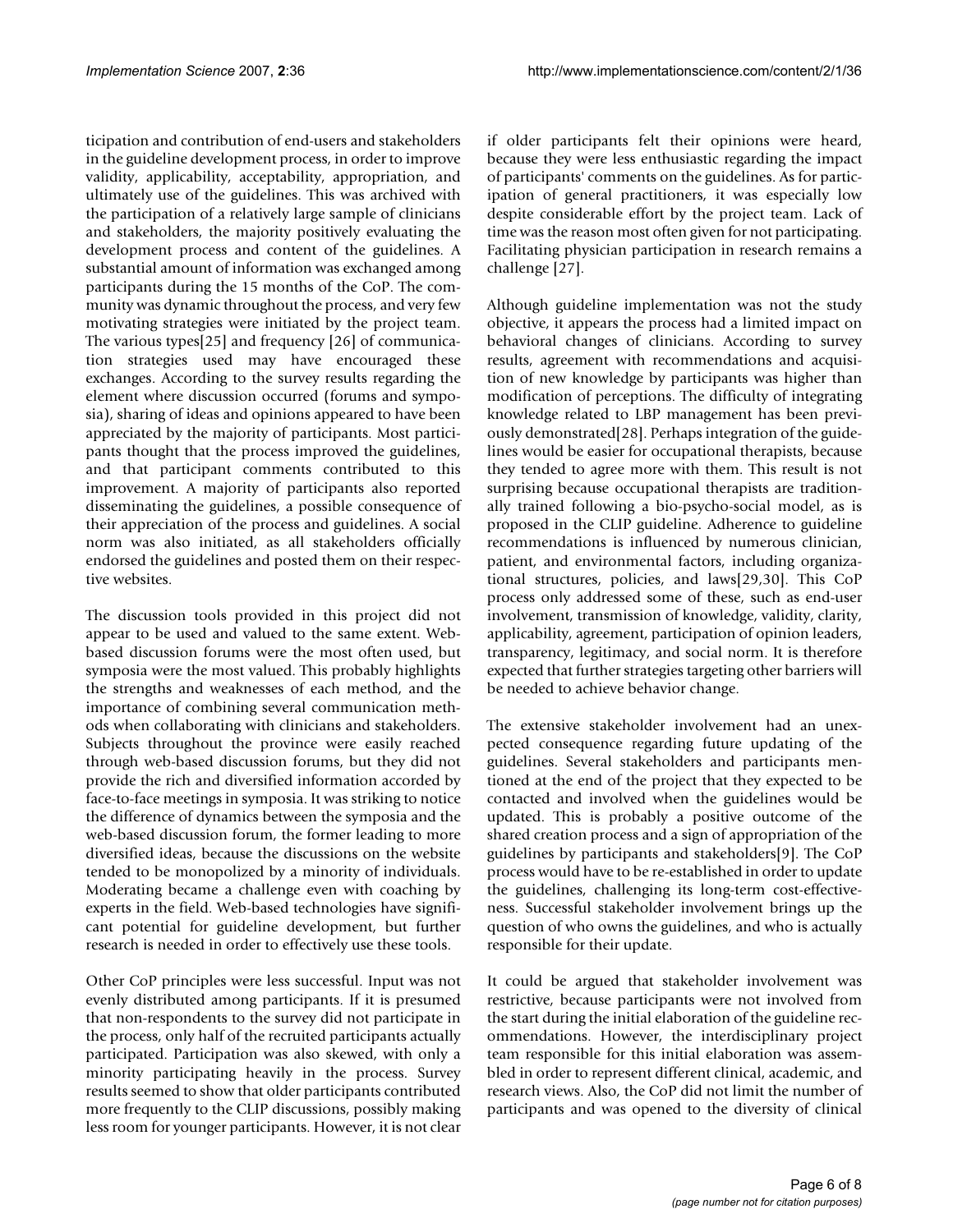and research experiences. This openness favored trust, transparency, and legitimacy of the end-product [10].

This process not only provided data to improve guideline recommendations, but also on the barriers and facilitators related to their application – data that can be used in the elaboration of future implementation strategies. Future research evaluating the conditions of implementation of the CLIP guidelines in various clinical, organizational, and geographical settings should be carried out.

# **Conclusion**

This study proposed a guideline development process focusing on stakeholder involvement and applicability, a process that can be transferred to other fields. The CoP approach was a successful method to develop guidelines on low-back pain, with participants providing information to improve the validity and applicability of guideline recommendations. The majority of participants appreciated the development process and agreed with the guideline content. All stakeholders officially endorsed the guidelines. The CLIP guidelines are available on the internet[31].

# **Competing interests**

The author(s) declare that they have no competing interests.

# **Authors' contributions**

All authors participated in conception and design of the study, acquisition of data, interpretation of data, and revision of the manuscript. All authors read and approved the final manuscript. MR and SP additionally analyzed the data and drafted the manuscript

# **Acknowledgements**

Development of these guidelines was funded by a grant from the IRSST, from which the research team was independent. The authors would like to thank the members of the scientific committee: Diane Berthelette, Ron Donelson, Marie-José Durand, Debbie Feldman, Jaime Guzman, Patrick Loisel, Ian Shrier, and the members of the clinical synthesis team: Claude Bélisle, André Boutet, Norma-Christine Cassane, Jean-Pierre Dumas, Marcel Giguère, Elyse Marois, Michel Nadon, Vincent Piette, Claude Tremblay. We are grateful to François-Pierre Dusseault and Michel Girard for their guidance and support. Finally, we wish to thank all clinicians who participated generously to this project.

#### **References**

- 1. AGREE COLLABORATION: **[Development and validation of an](http://www.ncbi.nlm.nih.gov/entrez/query.fcgi?cmd=Retrieve&db=PubMed&dopt=Abstract&list_uids=12571340) [international appraisal instrument for assessing the quality](http://www.ncbi.nlm.nih.gov/entrez/query.fcgi?cmd=Retrieve&db=PubMed&dopt=Abstract&list_uids=12571340) [of clinical practice guidelines: the AGREE project.](http://www.ncbi.nlm.nih.gov/entrez/query.fcgi?cmd=Retrieve&db=PubMed&dopt=Abstract&list_uids=12571340)** *Quality & Safety in Health Care* 2003, **12:**18-23.
- 2. AGREE COLLABORATION: **Appraisal of Guidelines for Research and Evaluation (AGREE) instrument.** 2003 [[http://](http://www.agreecollaboration.org) [www.agreecollaboration.org](http://www.agreecollaboration.org)].
- 3. Pencharz JN, Grigoriadis E, Jansz GF, Bombardier C: **[A critical](http://www.ncbi.nlm.nih.gov/entrez/query.fcgi?cmd=Retrieve&db=PubMed&dopt=Abstract&list_uids=11879536) [appraisal of clinical practice guidelines for the treatment of](http://www.ncbi.nlm.nih.gov/entrez/query.fcgi?cmd=Retrieve&db=PubMed&dopt=Abstract&list_uids=11879536) [lower-limb osteoarthritis.](http://www.ncbi.nlm.nih.gov/entrez/query.fcgi?cmd=Retrieve&db=PubMed&dopt=Abstract&list_uids=11879536)** *Arthritis Res* 2002, **4:**36-44.
- 4. van Tulder MW, Tuut M, Pennick V, Bombardier C, Assendelft WJ: **[Quality of primary care guidelines for acute low back pain.](http://www.ncbi.nlm.nih.gov/entrez/query.fcgi?cmd=Retrieve&db=PubMed&dopt=Abstract&list_uids=15534397)** *Spine* 2004, **29:**E357-E362.
- 5. Geusens PP, Lems WF, Verhaar HJ, Leusink G, Goemaere S, Zmierczack H, Compston |: **[Review and evaluation of the Dutch guide](http://www.ncbi.nlm.nih.gov/entrez/query.fcgi?cmd=Retrieve&db=PubMed&dopt=Abstract&list_uids=16987116)[lines for osteoporosis.](http://www.ncbi.nlm.nih.gov/entrez/query.fcgi?cmd=Retrieve&db=PubMed&dopt=Abstract&list_uids=16987116)** *Journal of Evaluation in Clinical Practice* 2006, **12:**539-548.
- 6. Harpole LH, Kelley MJ, Schreiber G, Toloza EM, Kolimaga J, McCrory DC: **[Assessment of the scope and quality of clinical practice](http://www.ncbi.nlm.nih.gov/entrez/query.fcgi?cmd=Retrieve&db=PubMed&dopt=Abstract&list_uids=12527562) [guidelines in lung cancer.](http://www.ncbi.nlm.nih.gov/entrez/query.fcgi?cmd=Retrieve&db=PubMed&dopt=Abstract&list_uids=12527562)** *Chest* 2003, **123:**7S-20S.
- 7. Horvath ARN: **Quality of guidelines for the laboratory management of diabetes mellitus.** *Scandinavian Journal of Clinical and Laboratory Investigation* 2005, **65:**41-50.
- 8. Schunemann HJF: **Improving the use of research evidence in guideline development: 13. Applicability, transferability and adaptation.** *Health Research Policy and Systems* 2006, **4:**25.
- 9. Fretheim AS: **Improving the use of research evidence in guideline development: 3. Group composition and consultation process.** *Health Research Policy and Systems* 2006, **4:**15.
- 10. McDonald PW, Viehbeck S: **[From evidence-based practice mak](http://www.ncbi.nlm.nih.gov/entrez/query.fcgi?cmd=Retrieve&db=PubMed&dopt=Abstract&list_uids=17384405)[ing to practice-based evidence making: creating communi](http://www.ncbi.nlm.nih.gov/entrez/query.fcgi?cmd=Retrieve&db=PubMed&dopt=Abstract&list_uids=17384405)[ties of \(research\) and practice 1.](http://www.ncbi.nlm.nih.gov/entrez/query.fcgi?cmd=Retrieve&db=PubMed&dopt=Abstract&list_uids=17384405)** *Health Promotion Practice* 2007, **8:**140-144.
- 11. Wenger E: **[How we learn. Communities of practice. The](http://www.ncbi.nlm.nih.gov/entrez/query.fcgi?cmd=Retrieve&db=PubMed&dopt=Abstract&list_uids=10158755) [social fabric of a learning organization.](http://www.ncbi.nlm.nih.gov/entrez/query.fcgi?cmd=Retrieve&db=PubMed&dopt=Abstract&list_uids=10158755)** *Healthcare Forum Journal* 1996, **39:**20-26.
- 12. Sandars J, Heller R: **[Improving the implementation of evidence](http://www.ncbi.nlm.nih.gov/entrez/query.fcgi?cmd=Retrieve&db=PubMed&dopt=Abstract&list_uids=16722920)[based practice: a knowledge management perspective.](http://www.ncbi.nlm.nih.gov/entrez/query.fcgi?cmd=Retrieve&db=PubMed&dopt=Abstract&list_uids=16722920)** *Journal of Evaluation in Clinical Practice* 2006, **12:**341-346.
- 13. Glasgow RE, Green LW, Klesges LM, Abrams DB, Fisher EB, Goldstein MG, Hayman LL, Ockene JK, Orleans CT: **[External validity:](http://www.ncbi.nlm.nih.gov/entrez/query.fcgi?cmd=Retrieve&db=PubMed&dopt=Abstract&list_uids=16542124) [we need to do more.](http://www.ncbi.nlm.nih.gov/entrez/query.fcgi?cmd=Retrieve&db=PubMed&dopt=Abstract&list_uids=16542124)** *Annals of Behavioral Medicine* 2006, **31:**105-108.
- 14. Iedema R, Meyerkort S, White L: **[Emergent modes of work and](http://www.ncbi.nlm.nih.gov/entrez/query.fcgi?cmd=Retrieve&db=PubMed&dopt=Abstract&list_uids=15807977) [communities of practice.](http://www.ncbi.nlm.nih.gov/entrez/query.fcgi?cmd=Retrieve&db=PubMed&dopt=Abstract&list_uids=15807977)** *Health Services Management Research* 2005, **18:**13-24.
- 15. Kamel Boulos MN, Wheeler S: **The emerging Web 2.0 social software: an enabling suite of sociable technologies in health and health care education.** *Health Information & Libraries Journal* 2007, **24:**2-23.
- 16. Gillam C, Oppenheim C: **Review article: Reviewing the impact of virtual teams in the information age.** *Journal of Information Science* 2006, **32:**160-175.
- 17. Pengel LH, Herbert RD, Maher CG, Refshauge KM: **[Acute low back](http://www.ncbi.nlm.nih.gov/entrez/query.fcgi?cmd=Retrieve&db=PubMed&dopt=Abstract&list_uids=12907487) [pain: systematic review of its prognosis.](http://www.ncbi.nlm.nih.gov/entrez/query.fcgi?cmd=Retrieve&db=PubMed&dopt=Abstract&list_uids=12907487)** *BMJ* 2003, **327:**323.
- 18. Waddell G, Burton AK, Main CJ: *Screening to Identify People at Risk of Long-term Incapacity for Work* London, Royal Society of Medicine Press Ltd; 2003:80.
- 19. Karjalainen K, Malmivaara A, van Tulder M, Roine R, Jauhiainen M, Hurri H, Koes B: **Multidisciplinary biopsychosocial rehabilitation for subacute low back pain among working age adults.** *Cochrane Database of Systematic Reviews* 2003:CD002193.
- 20. Borkan J, Van TM, Reis S, Schoene ML, Croft P, Hermoni D: **[Advances in the field of low back pain in primary care: a](http://www.ncbi.nlm.nih.gov/entrez/query.fcgi?cmd=Retrieve&db=PubMed&dopt=Abstract&list_uids=11880849) [report from the fourth international forum 1.](http://www.ncbi.nlm.nih.gov/entrez/query.fcgi?cmd=Retrieve&db=PubMed&dopt=Abstract&list_uids=11880849)** *Spine* 2002, **27:**E128-E132.
- 21. Royal College of General Practitioners (RCGP): *Clinical guidelines for the management of acute low back pain.* London; 2001.
- 22. Poitras S, Blais R, Swaine B, Rossignol M: **[Management of work](http://www.ncbi.nlm.nih.gov/entrez/query.fcgi?cmd=Retrieve&db=PubMed&dopt=Abstract&list_uids=16253046)[related low back pain: a population-based survey of physical](http://www.ncbi.nlm.nih.gov/entrez/query.fcgi?cmd=Retrieve&db=PubMed&dopt=Abstract&list_uids=16253046) [therapists.](http://www.ncbi.nlm.nih.gov/entrez/query.fcgi?cmd=Retrieve&db=PubMed&dopt=Abstract&list_uids=16253046)** *Physical Therapy* 2005, **85:**1168-1181.
- 23. Gonzalez-Urzelai V, Palacio-Elua L, Lopez-de-Munain J: **[Routine pri](http://www.ncbi.nlm.nih.gov/entrez/query.fcgi?cmd=Retrieve&db=PubMed&dopt=Abstract&list_uids=14605973)[mary care management of acute low back pain: adherence](http://www.ncbi.nlm.nih.gov/entrez/query.fcgi?cmd=Retrieve&db=PubMed&dopt=Abstract&list_uids=14605973) [to clinical guidelines.](http://www.ncbi.nlm.nih.gov/entrez/query.fcgi?cmd=Retrieve&db=PubMed&dopt=Abstract&list_uids=14605973)** *European Spine Journal* 2003, **12:**589-594.
- 24. Bishop PB, Wing PC: **Compliance with clinical practice guidelines in family physicians managing worker's compensation board patients with acute lower back pain.** *Spine Journal: Official Journal of the North American Spine Society* 2003, **3:**442-450.
- 25. Curry L: **[Cognitive and learning styles in medical education.](http://www.ncbi.nlm.nih.gov/entrez/query.fcgi?cmd=Retrieve&db=PubMed&dopt=Abstract&list_uids=10219223)** *Academic Medicine* 1999, **74:**409-413.
- 26. Mercier C, Bordeleau M, Caron J, Garcia A, Latimer E: **[Conditions](http://www.ncbi.nlm.nih.gov/entrez/query.fcgi?cmd=Retrieve&db=PubMed&dopt=Abstract&list_uids=15468637) [facilitating knowledge exchange between rehabilitation and](http://www.ncbi.nlm.nih.gov/entrez/query.fcgi?cmd=Retrieve&db=PubMed&dopt=Abstract&list_uids=15468637) [research teams--a study 3.](http://www.ncbi.nlm.nih.gov/entrez/query.fcgi?cmd=Retrieve&db=PubMed&dopt=Abstract&list_uids=15468637)** *Psychiatric Rehabilitation Journal* 2004, **28:**55-62.
- 27. Young RA, Dehaven MJ, Passmore C, Baumer JG: **[Research partic](http://www.ncbi.nlm.nih.gov/entrez/query.fcgi?cmd=Retrieve&db=PubMed&dopt=Abstract&list_uids=16673196)[ipation, protected time, and research output by family phy](http://www.ncbi.nlm.nih.gov/entrez/query.fcgi?cmd=Retrieve&db=PubMed&dopt=Abstract&list_uids=16673196)-**